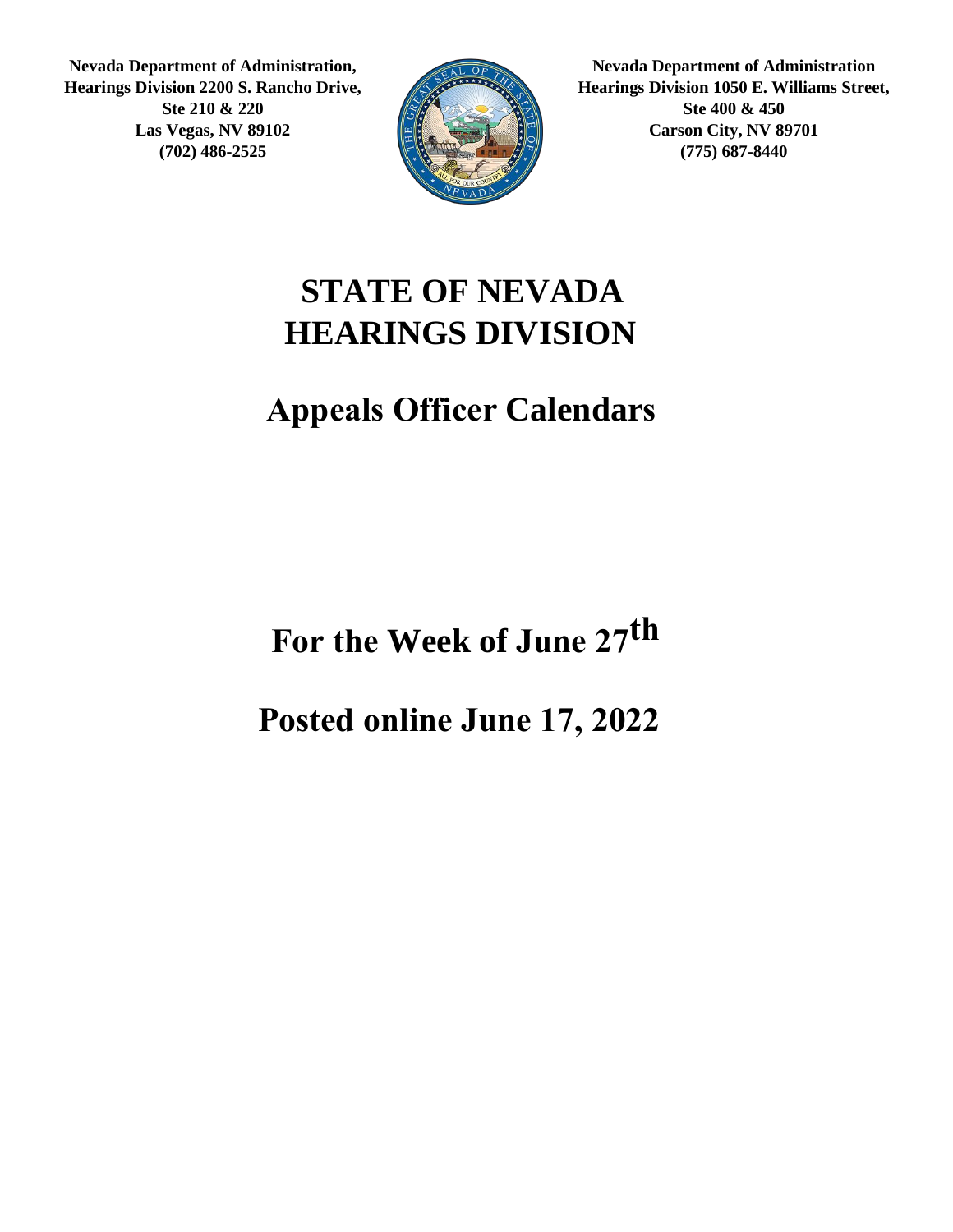# **6/27/2022 Appeals Officer, Edward L Oueilhe III**

| 9:00AM | $-12:00PM$              | <b>SEVICK, DAWN</b>                 | 2000290                    | <b>3 Hour Hearing</b>         |  |  |
|--------|-------------------------|-------------------------------------|----------------------------|-------------------------------|--|--|
|        | Clmnt.Atty<br>Empl.Atty | <b>HERBERT SANTOS JR, ESQ</b>       |                            |                               |  |  |
|        | Employer                | <b>CARSON VALLEY INN</b>            |                            |                               |  |  |
|        | Insurer                 | <b>ASSOCIATED RISK MANAGEMENT</b>   |                            |                               |  |  |
|        | Ins.Atty<br>Ins TPA     | <b>RICHARD STAUB, ESQ</b>           | <b>STEVEN HANDELIN ESQ</b> |                               |  |  |
| 1:00PM | $-1:00PM$               | <b>MENDOZA, RICO</b>                | 2201014                    | <b>Telephone Status Check</b> |  |  |
|        | Clmnt.Atty<br>Empl.Atty | <b>KEVIN P KAMPSCHROR ESQ</b>       |                            |                               |  |  |
|        | Employer                | <b>PALLET BROKER LLC</b>            |                            |                               |  |  |
|        | Insurer                 | <b>CCMSI</b>                        |                            |                               |  |  |
|        | Ins.Atty<br>Ins TPA     | <b>DANIEL SCHWARTZ, ESQ</b>         |                            |                               |  |  |
| 1:15PM | $-1:15PM$               | YEATRAKAS, NICHOLAS                 | 2101053                    | <b>Telephone Status Check</b> |  |  |
|        | Clmnt.Atty              | <b>LAURIE A YOTT ESQ</b>            |                            |                               |  |  |
|        | Empl.Atty               | <b>WESTON SPANN, ESQ</b>            |                            |                               |  |  |
|        | Employer                | <b>TESLA MOTORS INC</b>             |                            |                               |  |  |
|        | <b>Insurer</b>          | <b>ZURICH</b>                       |                            |                               |  |  |
|        | Ins.Atty<br>Ins TPA     | <b>MATTHEW SMITH, ESQ</b>           |                            |                               |  |  |
| 1:30PM | $-3:30PM$               | <b>BRUNS, JENNIFER A</b>            | 2201158                    | 2 Hour Hearing                |  |  |
|        | Clmnt.Atty              | <b>NAIW</b>                         |                            |                               |  |  |
|        | Empl.Atty               |                                     |                            |                               |  |  |
|        | Employer                | <b>FAMILY PET CONNECTION</b>        |                            |                               |  |  |
|        | <b>Insurer</b>          | <b>LIBERTY MUTUAL</b>               |                            |                               |  |  |
|        | Ins.Atty<br>Ins TPA     | <b>ANTHONY JUNKER ESQ</b>           |                            |                               |  |  |
| 3:30PM | $-4:30PM$               | <b>MATHESON, MATTHEW</b>            | 2202922                    | <b>Stacked</b>                |  |  |
|        | Clmnt.Atty<br>Empl.Atty | <b>ROBERT KILBY ESQ</b>             |                            |                               |  |  |
|        | Employer                | <b>CITY OF RENO</b>                 |                            |                               |  |  |
|        | Insurer                 | <b>CCMSI</b>                        |                            |                               |  |  |
|        | Ins.Atty                | <b>LISA M WILTSHIRE ALSTEAD ESQ</b> |                            |                               |  |  |
|        | Ins TPA                 |                                     |                            |                               |  |  |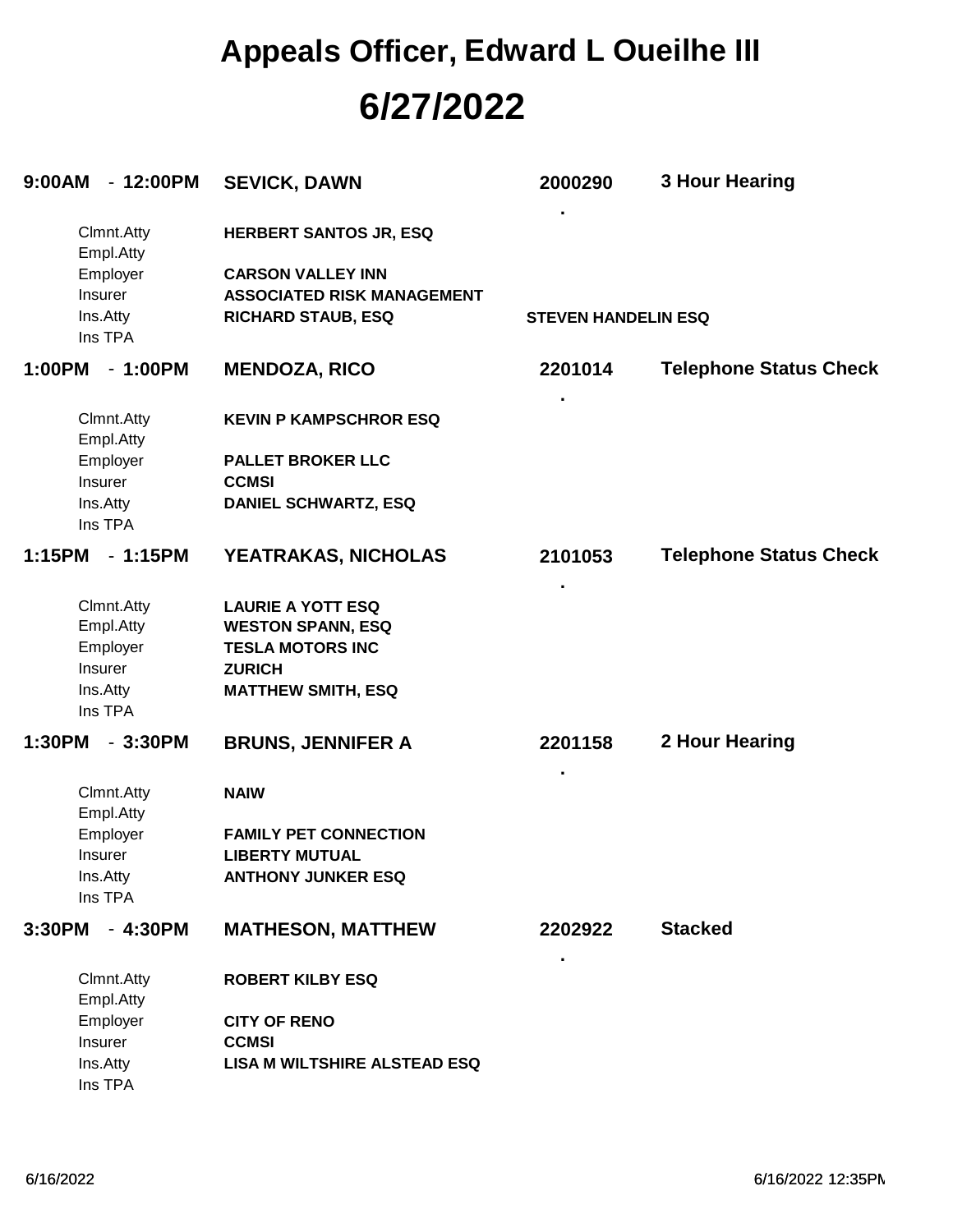# **6/27/2022 Appeals Officer, Edward L Oueilhe III**

| $-4:30PM$<br>3:30PM            | <b>MATHESON, MATTHEW</b>            | 2202530 | <b>Stacked</b>       |
|--------------------------------|-------------------------------------|---------|----------------------|
| Clmnt.Atty<br>Empl.Atty        | <b>ROBERT KILBY ESQ</b>             | ٠       |                      |
| Employer                       | <b>CITY OF RENO</b>                 |         |                      |
| Insurer                        | <b>CCMSI</b>                        |         |                      |
| Ins.Atty<br>Ins TPA            | <b>LISA M WILTSHIRE ALSTEAD ESQ</b> |         |                      |
| 3:30PM<br>$-4:30PM$            | <b>SEBRERO, FERNANDO</b>            | 2203518 | <b>First Hearing</b> |
| nt.Att<br>G<br>Em <sub>k</sub> | <b>ROBERT KILBY ESQ</b>             |         |                      |
| Empl                           | <b>PURE QUALITY PAINTING INC</b>    |         |                      |
| Ins<br><b>ren</b>              | <b>COPPERPOINT INS CO</b>           |         |                      |
| Atty                           | <b>DANIEL SCHWARTZ, ESQ</b>         |         |                      |
| Ins TPA                        |                                     |         |                      |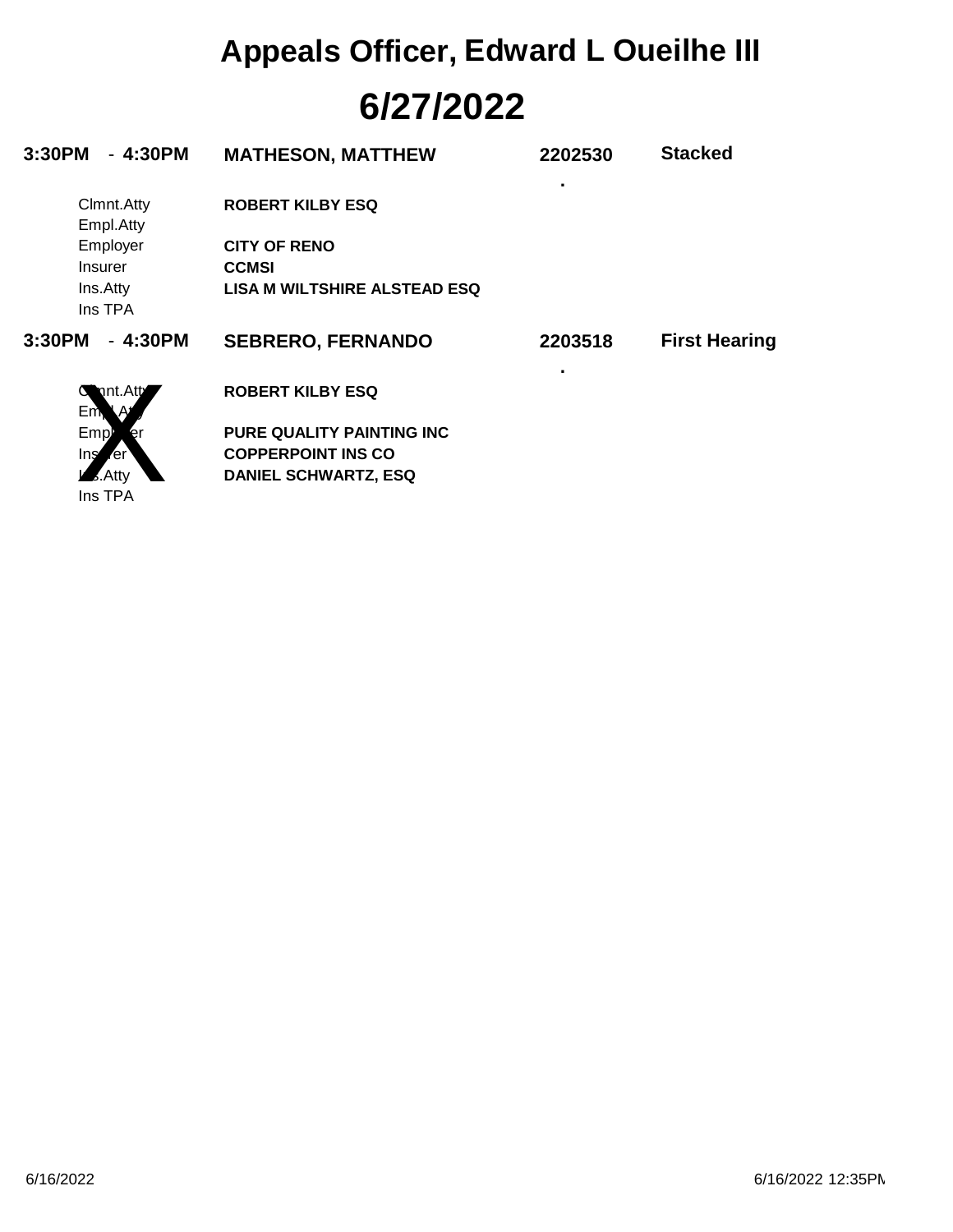## **6/28/2022 Appeals Officer, Edward L Oueilhe III**

| 9:00AM - 10:00AM        | <b>SELL, JASON</b>                                              | 2201362                    | 1 Hour Hearing                |
|-------------------------|-----------------------------------------------------------------|----------------------------|-------------------------------|
| Clmnt.Atty<br>Empl.Atty | <b>HERBERT SANTOS JR, ESQ</b>                                   |                            |                               |
| Employer                | <b>CYCLONE TRANSPORT LLC</b>                                    |                            |                               |
| Insurer                 | <b>MARKEL</b>                                                   |                            |                               |
| Ins.Atty<br>Ins TPA     | <b>MATTHEW SMITH, ESQ</b>                                       |                            |                               |
| 10:00AM - 11:00AM       | <b>LINDSEY, AMBER</b>                                           | 2202206                    | 1 Hour Hearing                |
| Clmnt.Atty              | <b>JAY SHORT ESQ</b>                                            |                            |                               |
| Empl.Atty               | <b>DALTON L. HOOKS</b>                                          |                            |                               |
| Employer                | <b>UNITED PARCEL SERVICE</b>                                    |                            |                               |
| Insurer                 | <b>LIBERTY MUTUAL</b>                                           |                            |                               |
| Ins.Atty<br>Ins TPA     | <b>DALTON L HOOKS, ESQ</b>                                      |                            |                               |
| 11:00AM - 12:00PM       | <b>GODOY NEWCOMB, JOSEPH</b>                                    | 2203526                    | <b>First Hearing</b>          |
| Clmnt.Atty<br>Empl.Atty | <b>HERBERT SANTOS JR, ESQ</b>                                   |                            |                               |
| Employer                | <b>WASHOE COUNTY SCHOOL DISTRICT</b>                            |                            |                               |
| Insurer                 | <b>CCMSI</b>                                                    |                            |                               |
| Ins.Atty                | <b>LISA M WILTSHIRE ALSTEAD ESQ</b>                             |                            |                               |
| Ins TPA                 |                                                                 |                            |                               |
| 12:00PM - 12:00PM       | ARELLANO-ESQUIVEL, RAUL                                         | 2102876                    | <b>Telephone Status Check</b> |
| Clmnt.Atty<br>Empl.Atty | <b>KEVIN P KAMPSCHROR ESQ</b>                                   |                            |                               |
| Employer                | <b>ROD THE ROOFER</b>                                           |                            |                               |
| Insurer                 | <b>ASSOCIATED RISK MANAGEMENT</b>                               |                            |                               |
| Ins.Atty                | <b>RICHARD STAUB, ESQ</b>                                       |                            |                               |
| Ins TPA                 |                                                                 | <b>STEVEN HANDELIN ESQ</b> |                               |
| 1:00PM<br>$-1:00PM$     | LOVELL GONZALES, CLARENCE 2102741                               |                            | <b>Telephone Status Check</b> |
| Clmnt.Atty              | <b>ALIKA ANGERMAN ESQ</b>                                       |                            |                               |
| Empl.Atty               |                                                                 |                            |                               |
| Employer<br>Insurer     | <b>NORTHERN NV DIALYSIS CTR - DAVIT/</b><br><b>SEDGWICK CMS</b> |                            |                               |
| Ins.Atty                | <b>KEVIN JOHNSON, ESQ.</b>                                      |                            |                               |
| Ins TPA                 |                                                                 |                            |                               |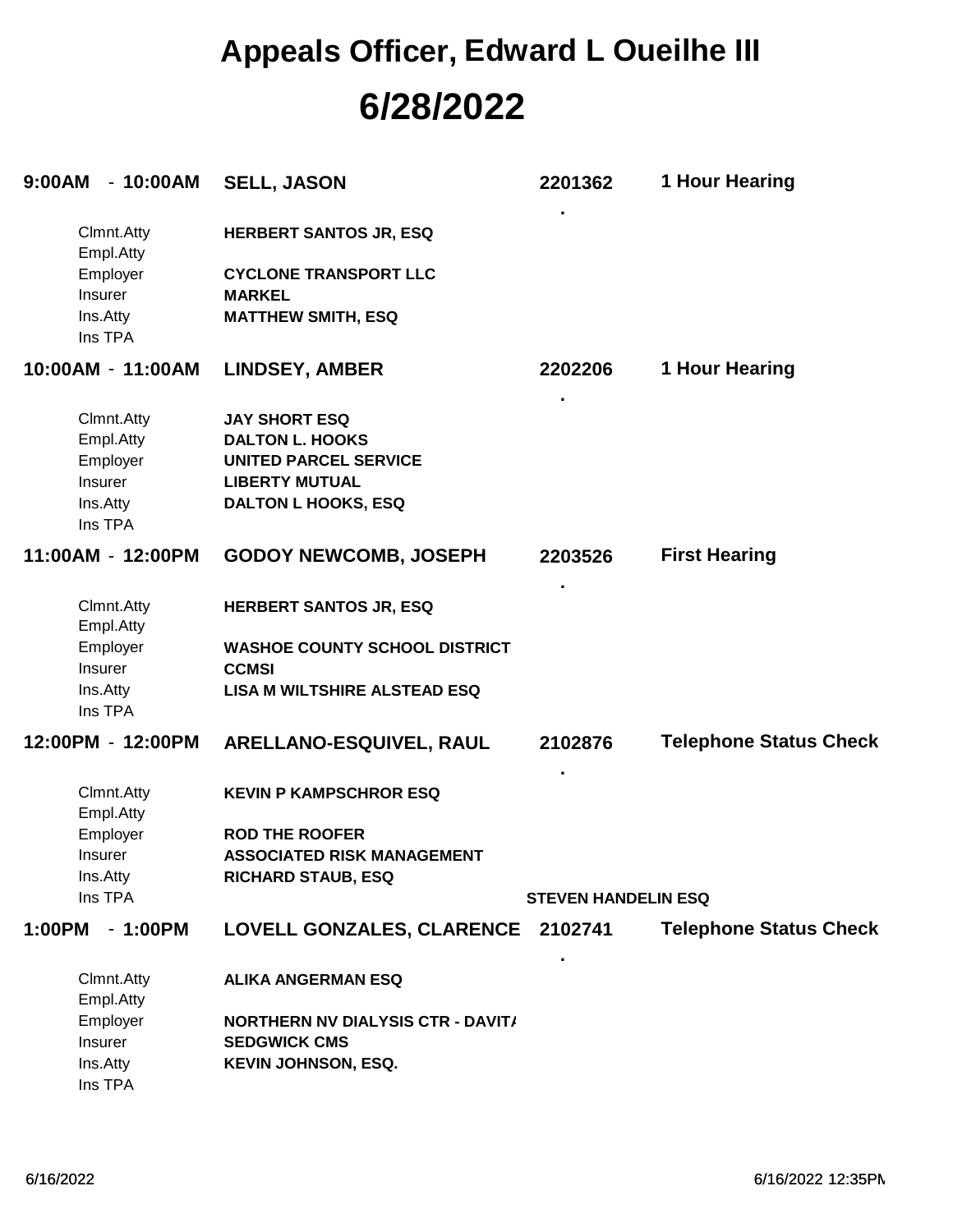## **6/28/2022 Appeals Officer, Edward L Oueilhe III**

| 1:30PM | $-2:30PM$                                                | <b>KHOSROWBEYK, ARMAN</b>                                                                      | 2203527                    | <b>First Hearing</b> |
|--------|----------------------------------------------------------|------------------------------------------------------------------------------------------------|----------------------------|----------------------|
|        | nt.Att<br>Em,                                            | <b>NAIW</b>                                                                                    |                            |                      |
|        | Emp<br>Ing<br><b>Ter</b><br>$\sqrt{2}$ . Atty<br>Ins TPA | 7-ELEVEN STORE 1608-20379E<br><b>EMPLOYERS INSURANCE CO OF NV</b><br><b>MATTHEW SMITH, ESQ</b> |                            |                      |
| 1:30PM | $-2:30PM$                                                | DIAZ-LOPEZ, JAIRO                                                                              | 2203523                    | <b>First Hearing</b> |
|        |                                                          | <b>INTERPRETER</b>                                                                             |                            |                      |
|        | Clmnt.Atty<br>Empl.Atty                                  | <b>HERBERT SANTOS JR, ESQ</b>                                                                  |                            |                      |
|        | Employer                                                 | <b>CLASSIC FINISHES, LLC</b>                                                                   |                            |                      |
|        | <b>Insurer</b>                                           | <b>RISK ADMINISTRATION SERVICES INC</b>                                                        |                            |                      |
|        | Ins.Atty                                                 | <b>MITCHELL COX ESQ</b>                                                                        |                            |                      |
|        | Ins TPA                                                  |                                                                                                | <b>SPANISH INTERPRETER</b> |                      |
| 1:30PM | $-2:30PM$                                                | <b>ESPINOSA, CIPRIANO</b>                                                                      | 2103152                    | <b>Stacked</b>       |
|        | Clmnt.Atty<br>Empl.Atty                                  | <b>EVAN BEAVERS, ESQ</b>                                                                       |                            |                      |
|        | Employer                                                 | <b>MIKOHN GAMING</b>                                                                           |                            |                      |
|        | <b>Insurer</b>                                           | <b>NEVADA ALTERNATIVE SOLUTIONS</b>                                                            |                            |                      |
|        | Ins.Atty                                                 | <b>KEVIN JOHNSON, ESQ.</b>                                                                     |                            |                      |
|        | Ins TPA                                                  |                                                                                                |                            |                      |
| 2:30PM | $-3:30PM$                                                | <b>MEDEL, JONATHAN</b>                                                                         | 2203524                    | <b>First Hearing</b> |
|        | Clmnt.Atty                                               | <b>LAURIE A YOTT ESQ</b>                                                                       |                            |                      |
|        | Empl.Atty                                                | <b>WESTON SPANN, ESQ</b>                                                                       |                            |                      |
|        | Employer                                                 | <b>G &amp; A PARTNERS</b>                                                                      |                            |                      |
|        | <b>Insurer</b>                                           | <b>WCF INSURANCE</b>                                                                           |                            |                      |
|        | Ins.Atty                                                 | <b>KEVIN JOHNSON, ESQ.</b>                                                                     |                            |                      |
|        | Ins TPA                                                  |                                                                                                |                            |                      |
| 2:30PM | $-3:30PM$                                                | <b>HOOPS-ADAMS, CLAIRE</b>                                                                     | 2203528                    | <b>First Hearing</b> |
|        | Clmnt.Atty<br>Empl.Atty                                  | <b>JAY SHORT ESQ</b>                                                                           |                            |                      |
|        | Employer                                                 | <b>WASHOE COUNTY</b>                                                                           |                            |                      |
|        | Insurer                                                  | <b>CCMSI</b>                                                                                   |                            |                      |
|        | Ins.Atty                                                 | <b>LUCAS M FOLETTA, ESQ</b>                                                                    |                            |                      |
|        | Ins TPA                                                  |                                                                                                | <b>LESLIE BELL</b>         |                      |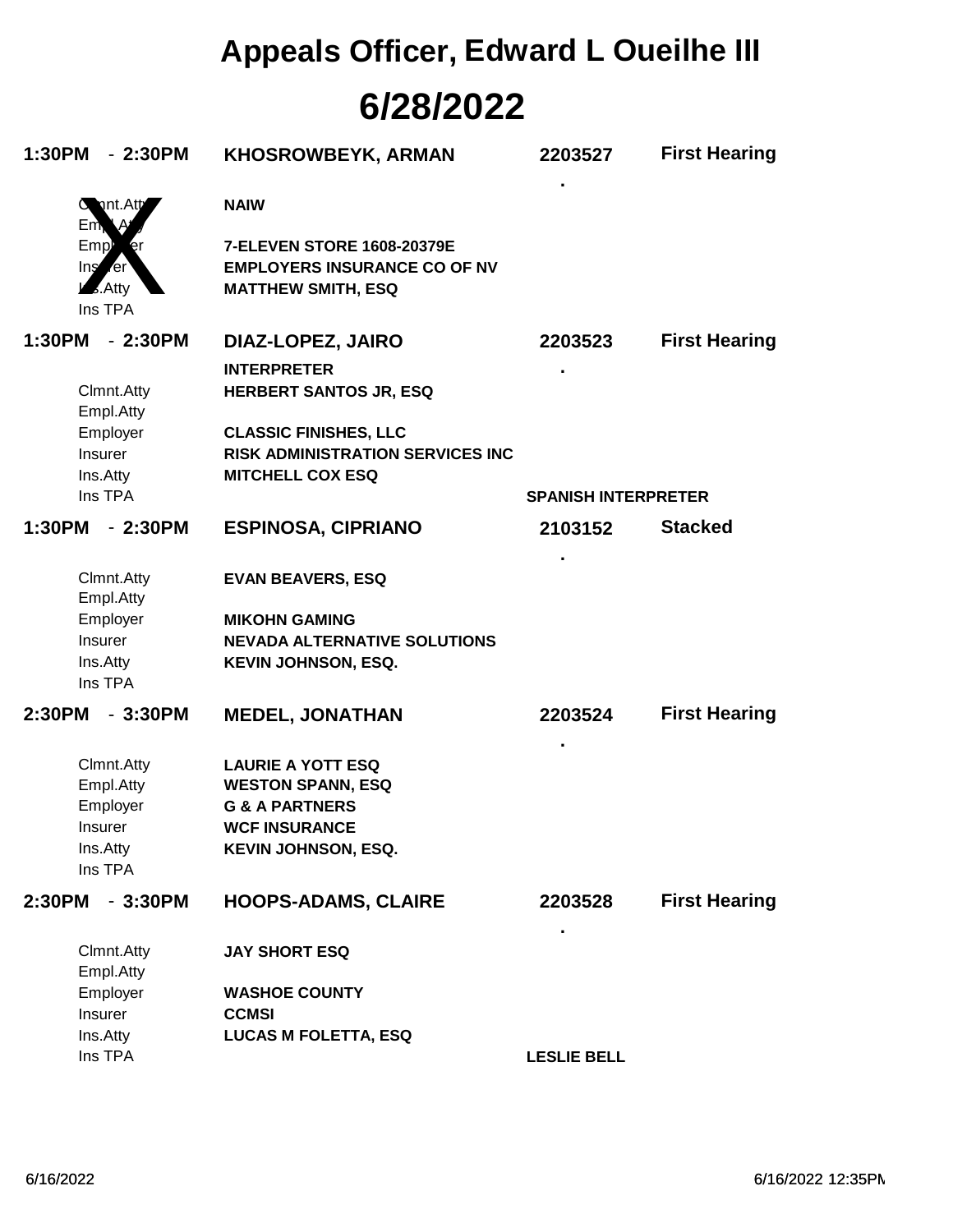# **6/28/2022 Appeals Officer, Edward L Oueilhe III**

| 3:30PM<br>- 4:30PM | <b>MORA GUZMAN, ELENA</b>   | 2203525 | <b>First Hearing</b> |
|--------------------|-----------------------------|---------|----------------------|
|                    |                             |         |                      |
| Clmnt.Atty         | <b>CHARLES C DIAZ, ESQ.</b> |         |                      |
| Empl.Atty          |                             |         |                      |
| Employer           | <b>BARNES &amp; NOBLE</b>   |         |                      |
| Insurer            | <b>ESIS INC</b>             |         |                      |

**DANIEL SCHWARTZ, ESQ**

Ins TPA Ins.Atty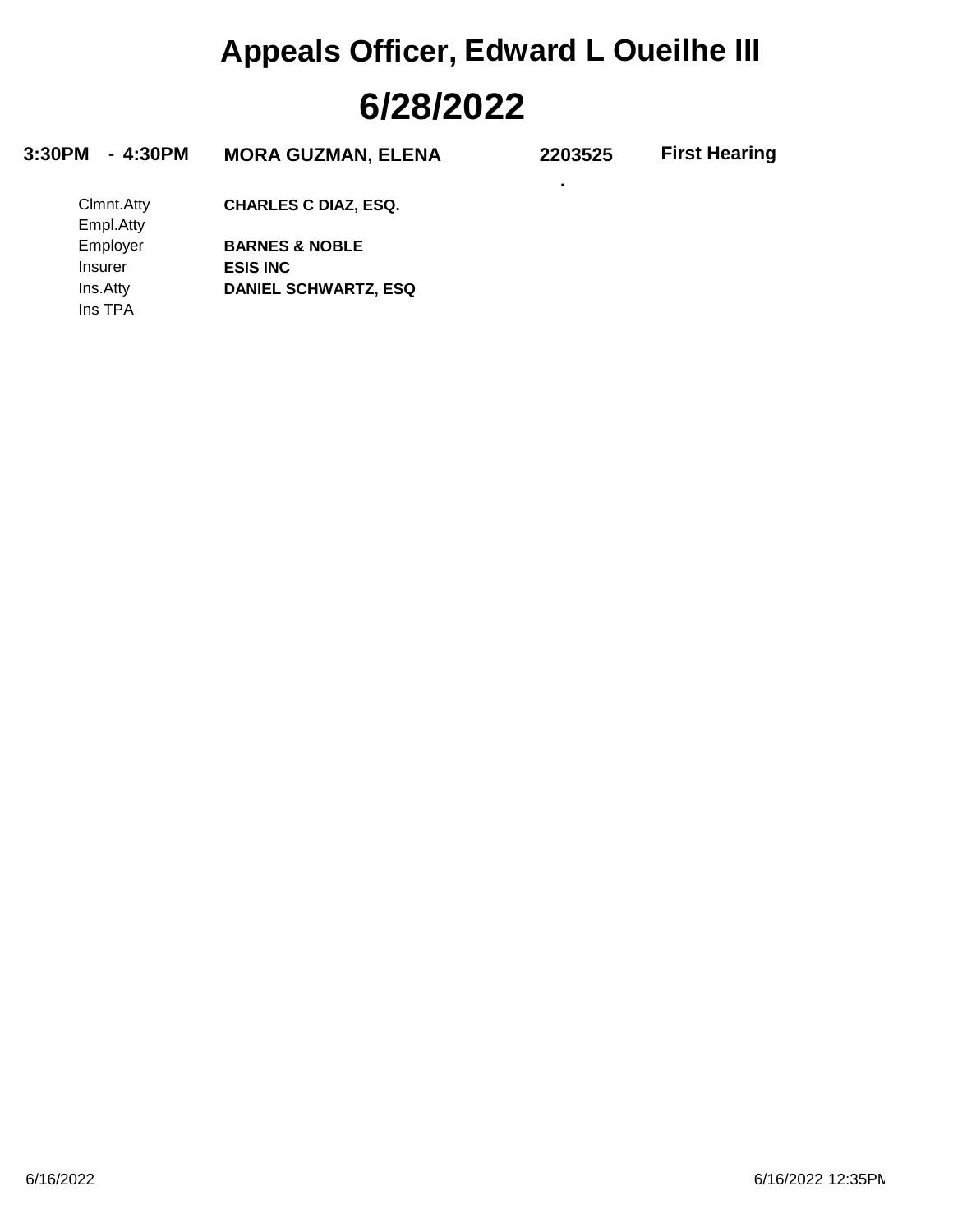#### **6/29/2022 Appeals Officer, Edward L Oueilhe III**

#### **9:00AM**

**DO NOT SCHEDULE** 

Ins TPA Ins.Atty Insurer Employer Empl.Atty Clmnt.Atty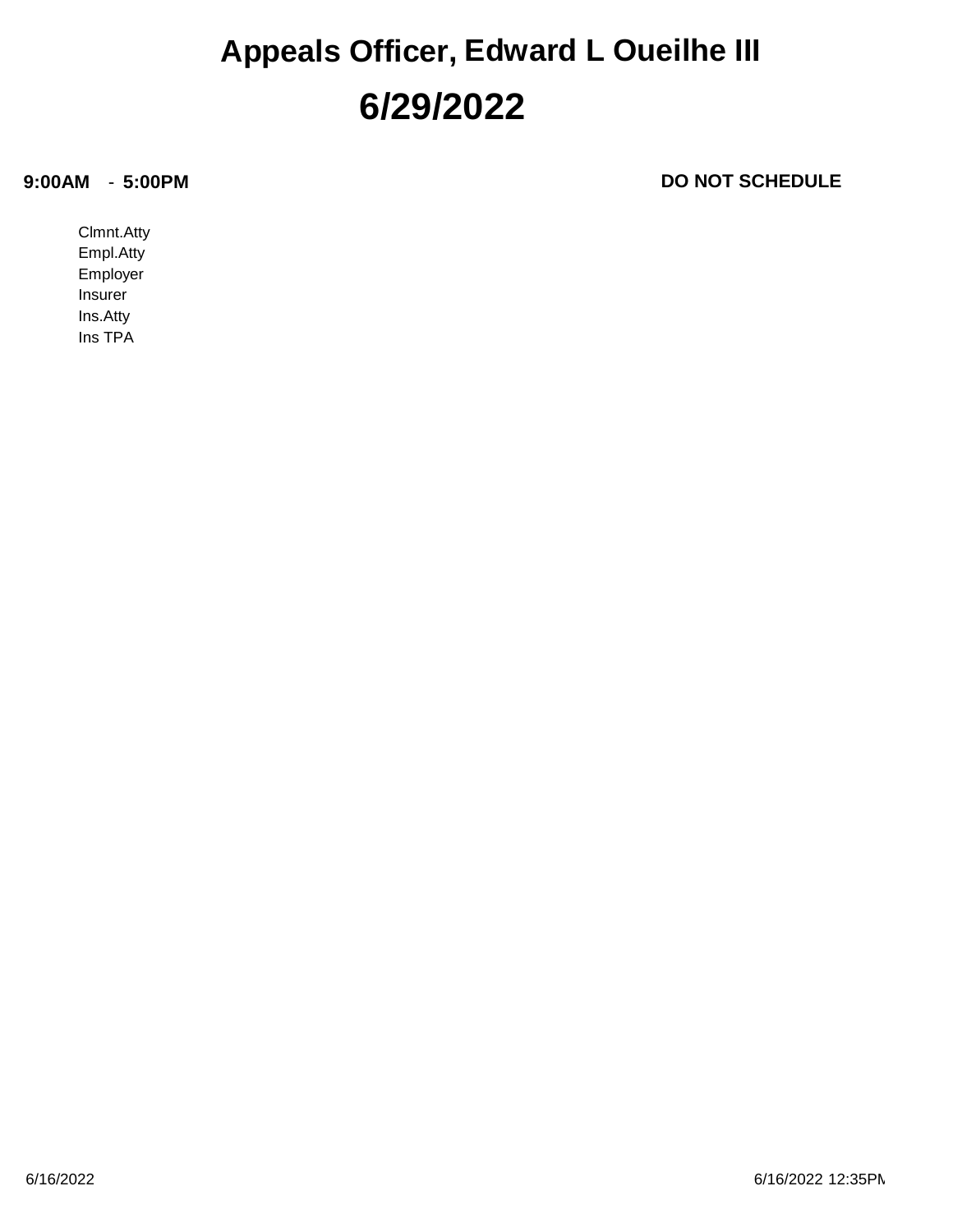#### **6/30/2022 Appeals Officer, Edward L Oueilhe III**

#### **9:00AM**

**DO NOT SCHEDULE** 

Ins TPA Ins.Atty Insurer Employer Empl.Atty Clmnt.Atty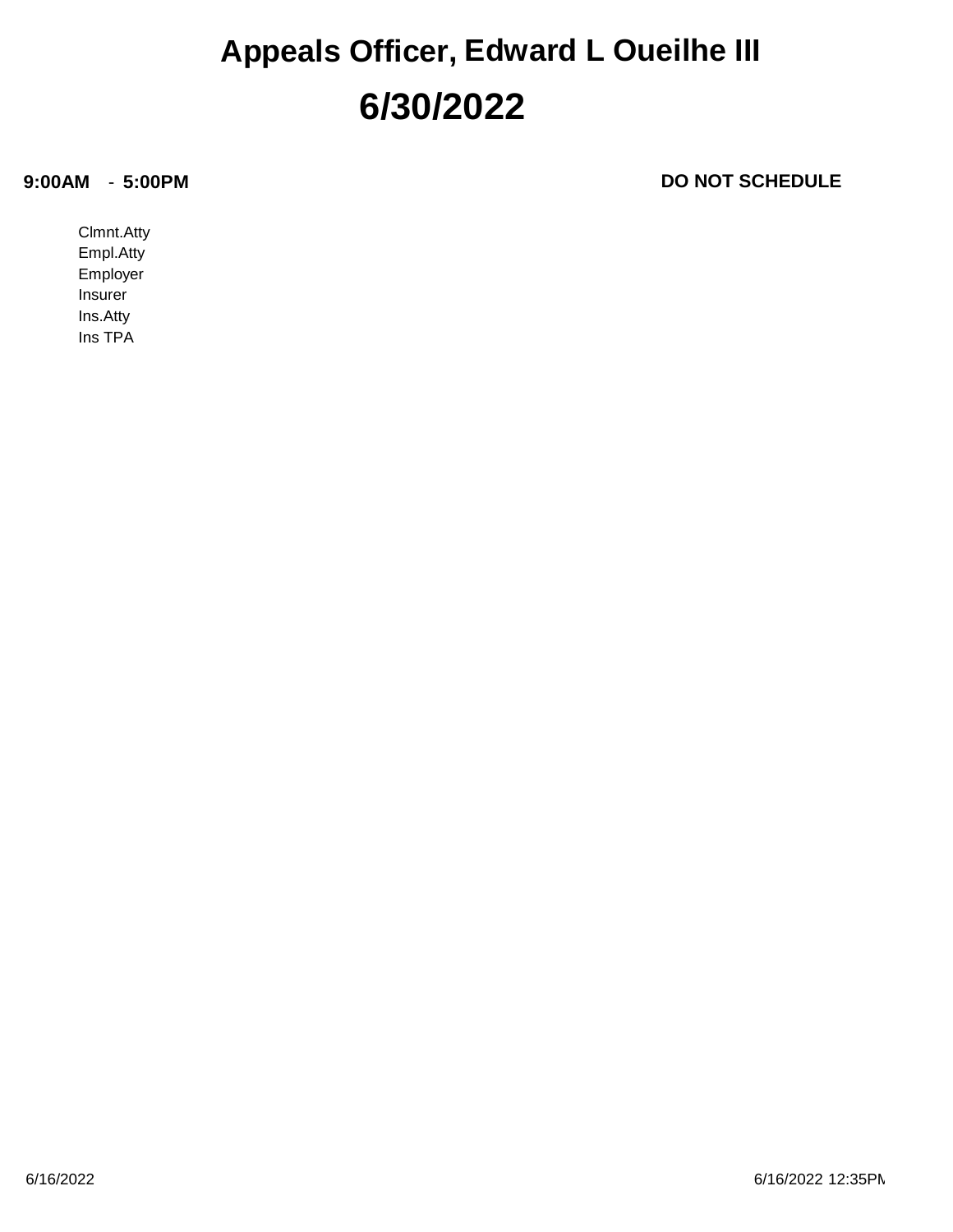#### **7/01/2022 Appeals Officer, Edward L Oueilhe III**

#### **9:00AM**

**DO NOT SCHEDULE** 

Ins TPA Ins.Atty Insurer Employer Empl.Atty Clmnt.Atty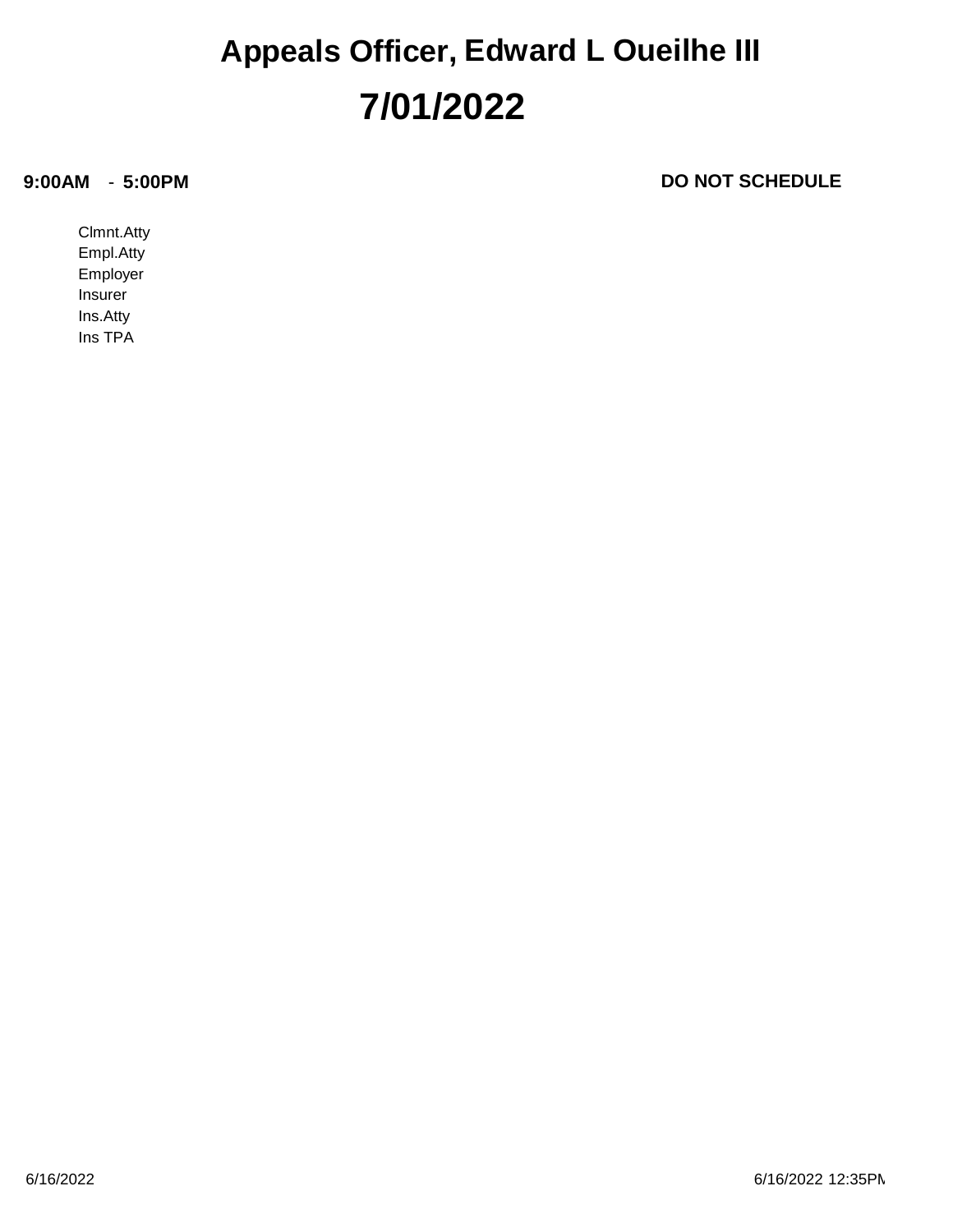## **6/27/2022 Appeals Officer, Stephen Todd Eikelberger**

| $-10:00AM$<br>9:00AM    | <b>FLORES SUBIA, JUAN</b>              | 2203688 | <b>First Hearing</b>        |
|-------------------------|----------------------------------------|---------|-----------------------------|
| Clmnt.Atty<br>Empl.Atty | <b>LAWRENCE BERNARD, ESQ</b>           |         |                             |
| Employer                | <b>DAVIS COMPANY INC</b>               |         |                             |
| Insurer                 | <b>BERKLEY NET</b>                     |         |                             |
| Ins.Atty<br>Ins TPA     | <b>JOHN P LAVERY ESQ</b>               |         |                             |
| 10:00AM - 11:00AM       | <b>HALL, STEPHEN</b>                   | 2003689 | 1 Hour Hearing              |
| Clmnt.Atty<br>Empl.Atty | <b>LAURIE A YOTT ESQ</b>               |         |                             |
| Employer                | DAVID WALLEY'S HOT SPRINGS/SUMN        |         |                             |
| Insurer                 | <b>GALLAGHER BASSETT SERVICES, INC</b> |         |                             |
| Ins.Atty<br>Ins TPA     | <b>KEVIN JOHNSON, ESQ.</b>             |         |                             |
| 11:00AM - 12:00PM       | <b>MENDIOLA, BILLIE</b>                | 2201613 | 1 Hour Hearing              |
| Clmnt.Atty<br>Empl.Atty | <b>KEVIN P KAMPSCHROR ESQ</b>          |         |                             |
| Employer                | <b>SIERRA FURNITURE INC</b>            |         |                             |
| Insurer                 | <b>TRAVELERS INSURANCE</b>             |         |                             |
| Ins.Atty<br>Ins TPA     | <b>RAY LEGO &amp; ASSOCIATES</b>       |         |                             |
| 12:45PM - 12:45PM       | <b>KOLSCH JR, MICHAEL</b>              | 2202996 | <b>Telephone Conference</b> |
| Clmnt.Atty<br>Empl.Atty | <b>CRAIG KIDWELL, ESQ</b>              |         |                             |
| Employer                | <b>REDI SERVICES</b>                   |         |                             |
| Insurer                 | <b>GALLAGHER BASSETT SERVICES, INC</b> |         |                             |
| Ins.Atty<br>Ins TPA     | <b>JOHN P LAVERY ESQ</b>               |         |                             |
| 1:00PM<br>$-1:00PM$     | <b>CURINCITA, RAQUEL</b>               | 2000830 | <b>Telephone Conference</b> |
| Clmnt.Atty<br>Empl.Atty | <b>HERBERT SANTOS JR, ESQ</b>          |         |                             |
| Employer                | <b>WASHOE COUNTY SCHOOL DISTRICT</b>   |         |                             |
| Insurer                 | <b>CCMSI</b>                           |         |                             |
| Ins.Atty<br>Ins TPA     | <b>LISA M WILTSHIRE ALSTEAD ESQ</b>    |         |                             |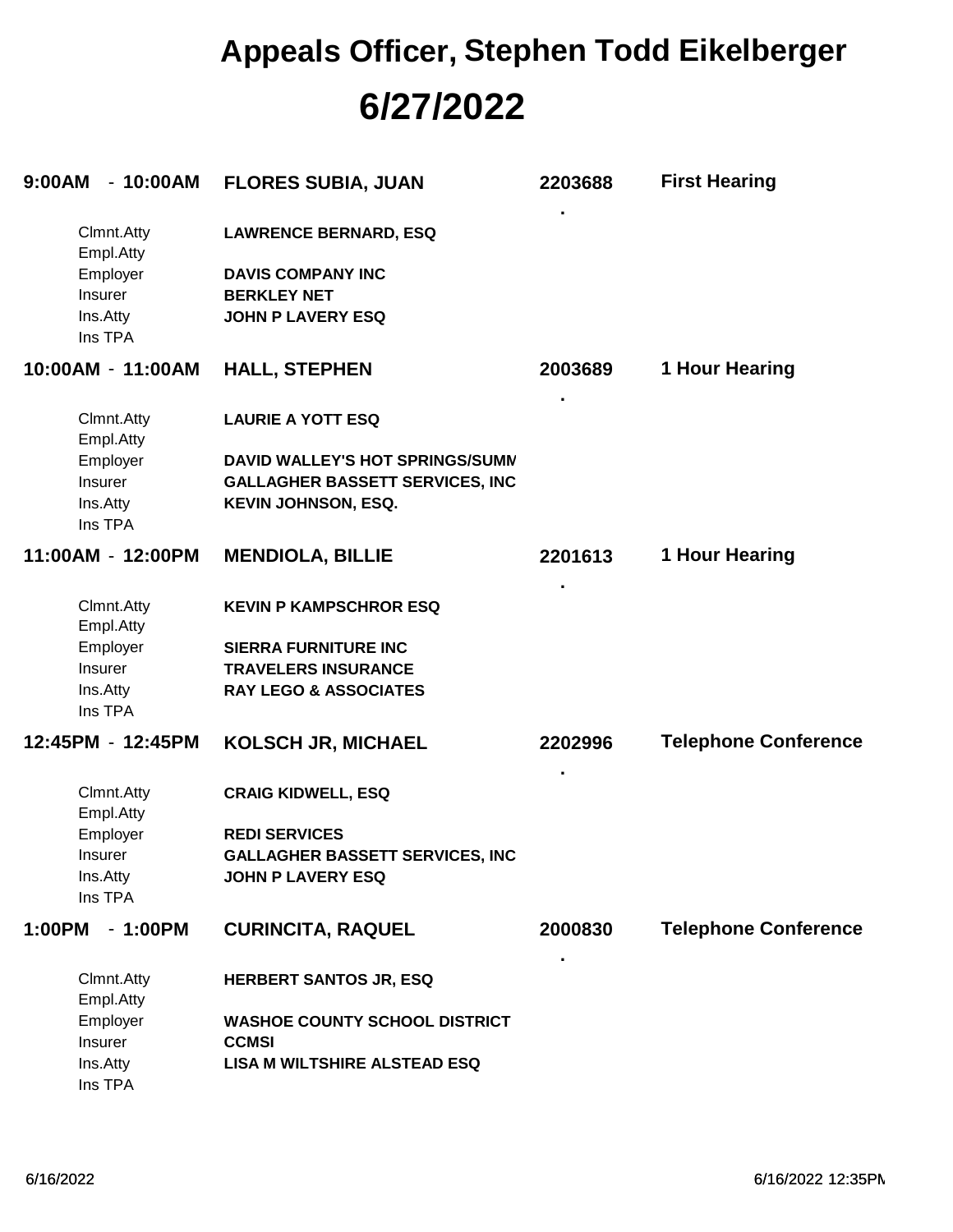# **6/27/2022 Appeals Officer, Stephen Todd Eikelberger**

| 1:30PM<br>$-2:30PM$                                                     | <b>KIRKNESS, ANTHONY</b>                                                           | 2203563 | <b>First Hearing</b> |
|-------------------------------------------------------------------------|------------------------------------------------------------------------------------|---------|----------------------|
| $C$ Int. Att<br>Em                                                      | <b>JAMES A MCCARTY, ESQ.</b>                                                       |         |                      |
| Emp <sup>1</sup><br>er<br>$\ln s$ er<br>$\overline{\mathcal{L}}$ . Atty | HONEYWELL INTERNATIONAL, INC.<br><b>SEDGWICK CMS</b><br><b>KEVIN JOHNSON, ESQ.</b> |         |                      |
| Ins TPA                                                                 |                                                                                    |         |                      |
| $-3:30PM$<br>2:30PM                                                     | <b>RAMIREZ, RAFAEL</b>                                                             | 2203692 | <b>First Hearing</b> |
| Clmnt.Atty<br>Empl.Atty                                                 | <b>HERBERT SANTOS JR, ESQ</b>                                                      | ٠       |                      |
| Employer                                                                | <b>RELIABLE GROUP INC</b>                                                          |         |                      |
| <b>Insurer</b>                                                          | <b>BENCHMARK ADMINISTRATORS</b>                                                    |         |                      |
| Ins.Atty<br>Ins TPA                                                     | <b>JOHN P LAVERY ESQ</b>                                                           |         |                      |
| 3:30PM<br>$-4:30PM$                                                     | <b>KIDD, ARRIAUNA</b>                                                              | 2203644 | <b>First Hearing</b> |
| nt.Att<br>Em                                                            | <b>HERBERT SANTOS JR, ESQ</b>                                                      | ٠       |                      |
| Emp<br>er                                                               | <b>WILLOW SPRINGS CENTER</b>                                                       |         |                      |
| Ins<br><b>r</b> er                                                      | <b>SEDGWICK CMS</b>                                                                |         |                      |
| Atty<br>Ins TPA                                                         | <b>KEVIN JOHNSON, ESQ.</b>                                                         |         |                      |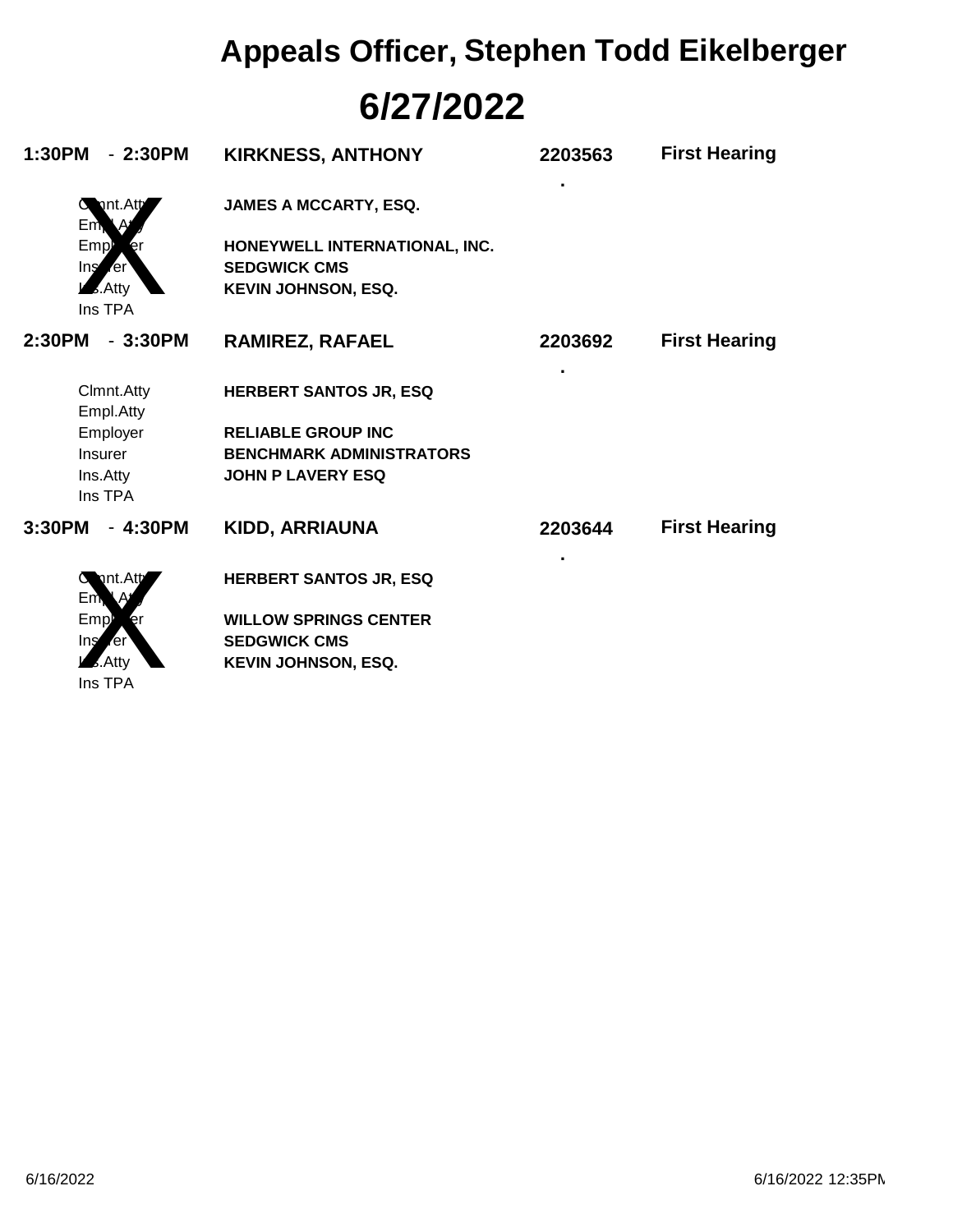### **6/28/2022 Appeals Officer, VO,STE**

#### **9:00AM** - **4:30PM DEMROW, FRANK 2204326**

**.**

**All Day Hearing**

| Clmnt.Atty     |                                       |
|----------------|---------------------------------------|
| Empl.Atty      | <b>BLANCHE DIEKET</b>                 |
| Employer       | <b>DEPARTMENT OF VETERANS SERVICE</b> |
| <b>Insurer</b> | <b>GERALD L. TAN, DAG</b>             |
| Ins.Atty       |                                       |
| Ins TPA        | <b>ANELA KAHEAKU</b>                  |

**HUMAN RESOURCE MANAGEMENT**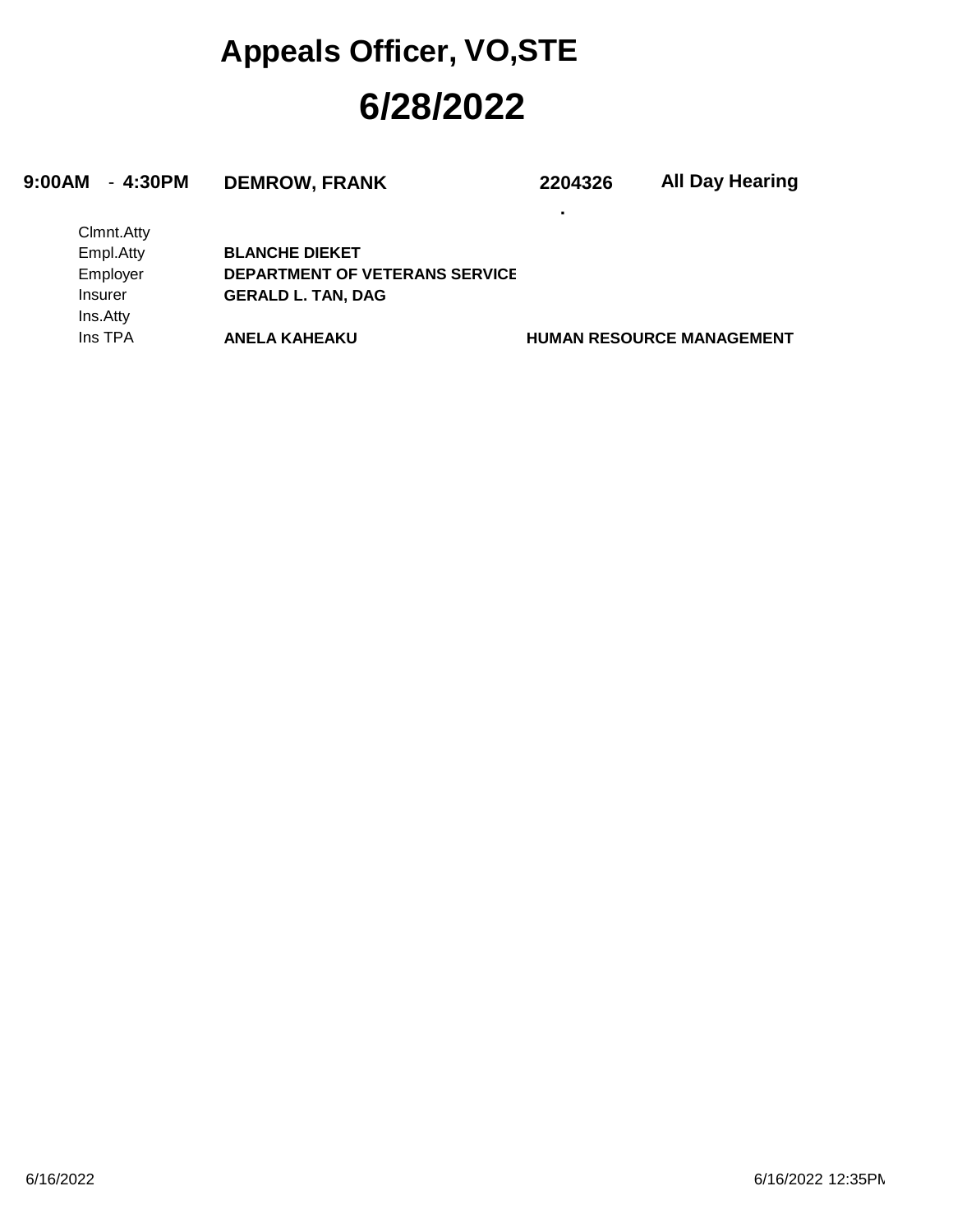### **6/29/2022 Appeals Officer, Stephen Todd Eikelberger**

| $-10:00AM$<br>9:00AM                                                  | <b>OROSCO, VICTOR</b>                                                                                    | 2103916      | 1 Hour Hearing              |
|-----------------------------------------------------------------------|----------------------------------------------------------------------------------------------------------|--------------|-----------------------------|
| Clmnt.Atty<br>Empl.Atty<br>Employer<br>Insurer<br>Ins.Atty<br>Ins TPA | <b>KEVIN P KAMPSCHROR ESQ</b><br><b>ONTRAC</b><br><b>BROADSPIRE SERVICES</b><br><b>JOHN P LAVERY ESQ</b> |              |                             |
| 10:00AM - 11:00AM                                                     | <b>WOODFORD, FLORECITA</b>                                                                               | 2202789      | 1 Hour Hearing              |
| Clmnt.Atty<br>Empl.Atty                                               | <b>HERBERT SANTOS JR, ESQ</b>                                                                            |              |                             |
| Employer<br>Insurer                                                   | <b>WASHOE COUNTY SCHOOL DISTRICT</b><br><b>CCMSI</b>                                                     |              |                             |
| Ins.Atty<br>Ins TPA                                                   | <b>LISA M WILTSHIRE ALSTEAD ESQ</b>                                                                      |              |                             |
| 11:00AM - 12:00PM                                                     | <b>JOHANSON, REBECCA</b>                                                                                 | 1903067      | 1 Hour Hearing              |
| Clmnt.Atty<br>Empl.Atty                                               | <b>KEVIN P KAMPSCHROR ESQ</b>                                                                            |              |                             |
| Employer<br>Insurer<br>Ins.Atty<br>Ins TPA                            | <b>AMAZON.COM</b><br><b>SEDGWICK CMS</b>                                                                 |              |                             |
| 1:00PM<br>$-1:00PM$                                                   | <b>ARTRUP, BYRON</b>                                                                                     | 2200882<br>× | <b>Telephone Conference</b> |
| Clmnt.Atty<br>Empl.Atty                                               | <b>CRAIG KIDWELL, ESQ</b>                                                                                |              |                             |
| Employer                                                              | <b>KINROSS GOLD USA INC</b>                                                                              |              |                             |
| Insurer                                                               | <b>TRISTAR RISK MANAGEMENT</b>                                                                           |              |                             |
| Ins.Atty<br>Ins TPA                                                   | <b>KEVIN JOHNSON, ESQ.</b>                                                                               |              |                             |
| 1:15PM<br>$-1:15PM$                                                   | <b>REYES, JOSE</b>                                                                                       | 2003086      | <b>Telephone Conference</b> |
| Clmnt.Atty<br>Empl.Atty                                               | <b>LAWRENCE BERNARD, ESQ</b>                                                                             |              |                             |
| Employer                                                              | <b>EATON ELECTRIC HOLDINGS LLC</b>                                                                       |              |                             |
| Insurer                                                               | <b>SEDGWICK CMS</b>                                                                                      |              |                             |
| Ins.Atty<br>Ins TPA                                                   | <b>KEVIN JOHNSON, ESQ.</b>                                                                               |              |                             |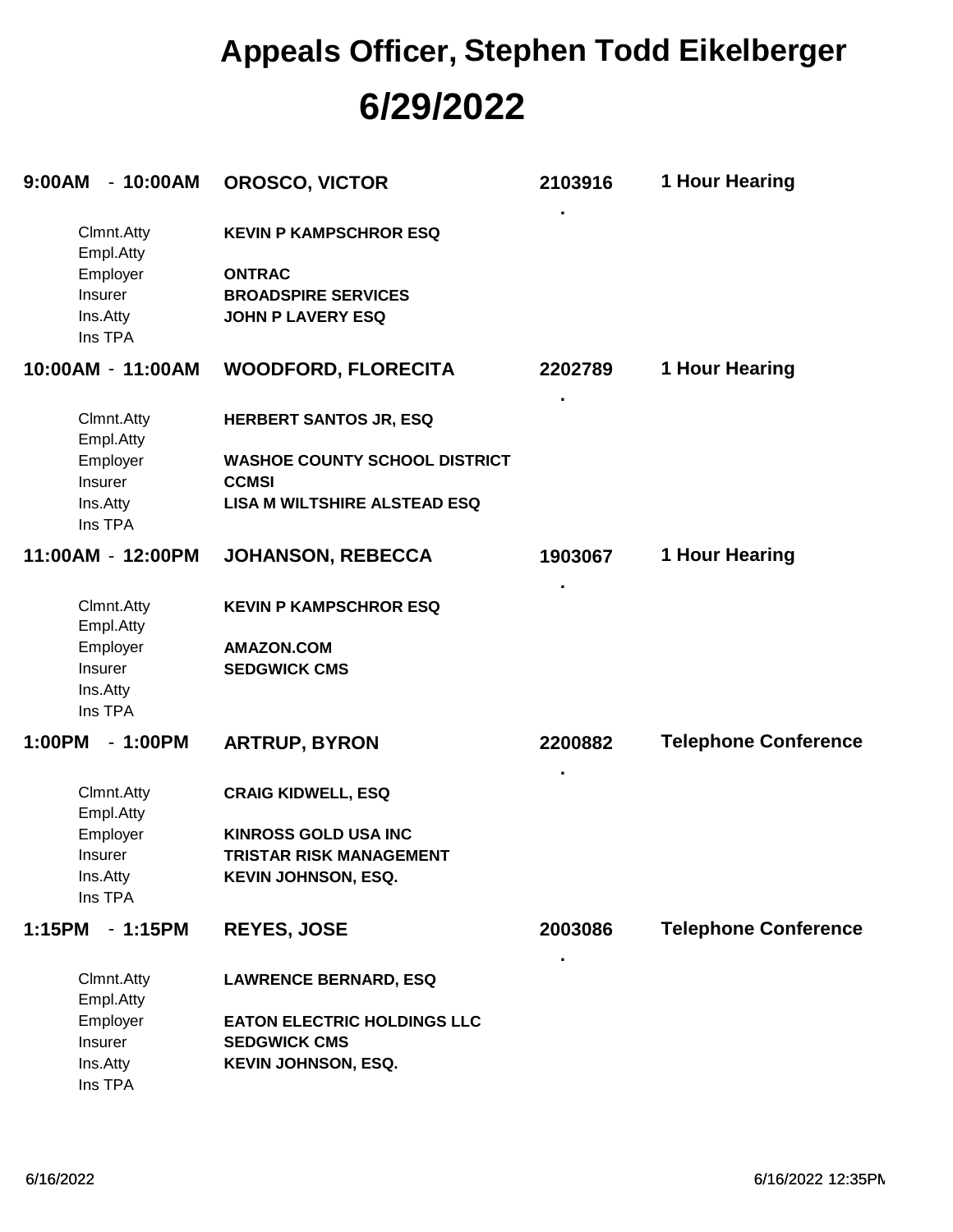# **6/29/2022 Appeals Officer, Stephen Todd Eikelberger**

| 1:30PM<br>$-2:30PM$            | <b>ROGERS, JOHN</b>              | 2203693                    | <b>First Hearing</b> |
|--------------------------------|----------------------------------|----------------------------|----------------------|
| Clmnt.Atty<br>Empl.Atty        | <b>CRAIG KIDWELL, ESQ</b>        |                            |                      |
| Employer                       | <b>PERSHING COUNTY</b>           |                            |                      |
| Insurer                        | <b>DAVIES CLAIM SOLUTIONS</b>    |                            |                      |
| Ins.Atty<br>Ins TPA            | ROBERT F BALKENBUSH, ESQ.        |                            |                      |
| 2:30PM<br>$-3:30PM$            | <b>HERNANDEZ, MARCIANO</b>       | 2203694                    | <b>First Hearing</b> |
|                                | <b>SPANISH INTERPRETER</b>       |                            |                      |
|                                |                                  |                            |                      |
| Clmnt.Atty<br>Empl.Atty        | <b>CRAIG KIDWELL, ESQ</b>        |                            |                      |
| Employer                       | <b>WOW CLEANING</b>              |                            |                      |
| <b>Insurer</b>                 | <b>LIBERTY MUTUAL</b>            |                            |                      |
| Ins.Atty                       | <b>ANTHONY JUNKER ESQ</b>        |                            |                      |
| Ins TPA                        |                                  | <b>SPANISH INTERPRETER</b> |                      |
| 3:30PM<br>$-4:30PM$            | <b>SMITH, SUZANNE</b>            | 2100638                    | 1 Hour Hearing       |
| nt.Att                         | <b>WESTON SPANN, ESQ</b>         |                            |                      |
| Em <sub>k</sub><br><b>۱</b>    | <b>LAURIE A YOTT ESQ</b>         |                            |                      |
| Emp <sup>b</sup><br>er         | <b>SINCLAIR BROADCASTING</b>     |                            |                      |
| <b>er</b><br>Ins               | <b>ESIS WC CLAIMS</b>            |                            |                      |
| $\overline{\mathbf{z}}$ . Atty | <b>DANIEL SCHWARTZ, ESQ</b>      |                            |                      |
| Ins TPA                        |                                  |                            |                      |
| 3:30PM<br>$-4:30PM$            | <b>KEIFFER, CHERYL</b>           | 2203695                    | <b>First Hearing</b> |
| Clmnt.Atty                     | <b>GABRIEL CZOP ESQ</b>          |                            |                      |
| Empl.Atty                      |                                  |                            |                      |
| Employer                       | <b>NURSING CORPS INC</b>         |                            |                      |
| Insurer                        | <b>TRAVELERS INSURANCE</b>       |                            |                      |
| Ins.Atty                       | <b>RAY LEGO &amp; ASSOCIATES</b> |                            |                      |
| Ins TPA                        |                                  |                            |                      |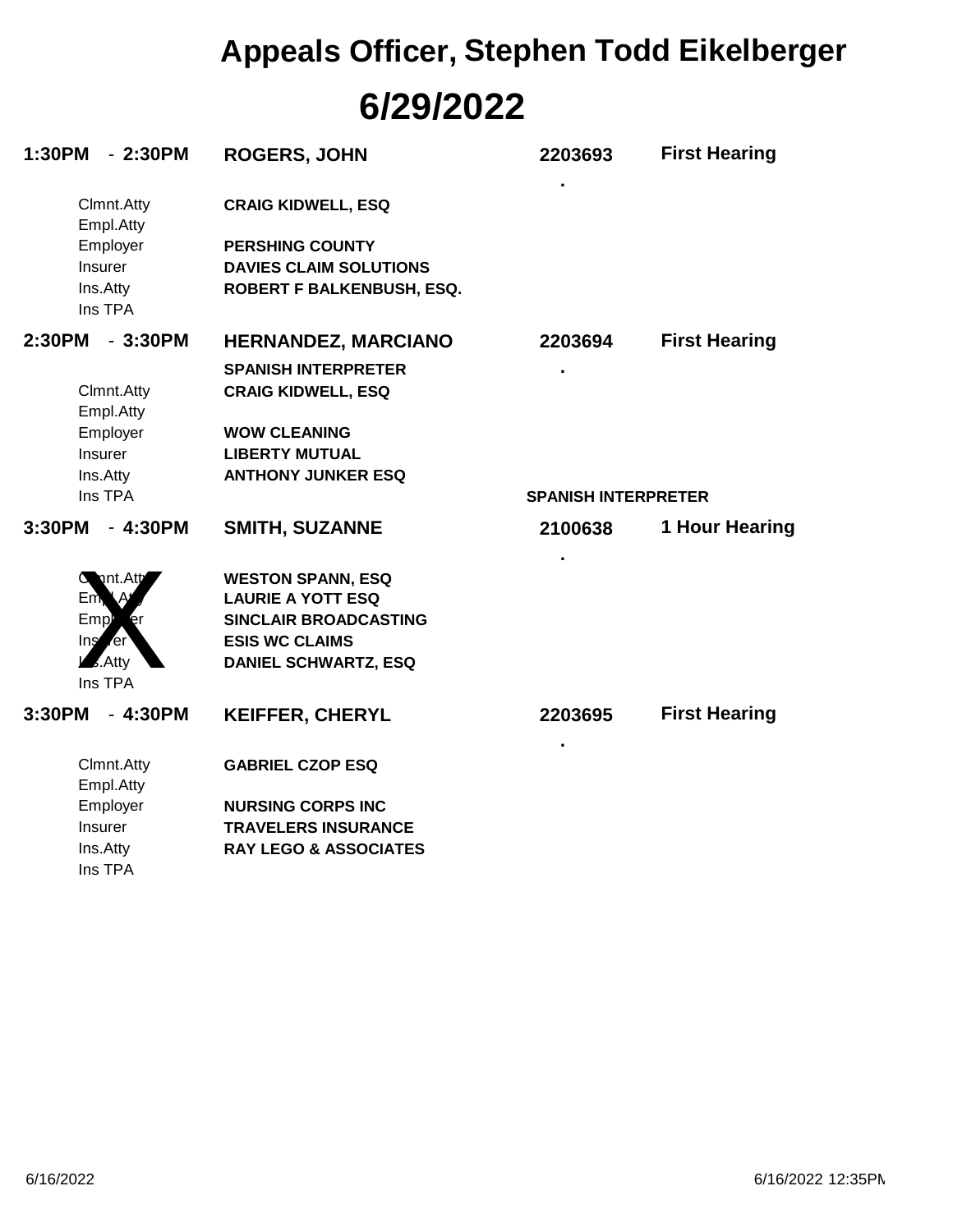### **6/30/2022 Appeals Officer, Stephen Todd Eikelberger**

| 9:00AM<br>$-10:00AM$            | <b>JOHNSON, KALLIE</b>               | 2202881 | 1 Hour Hearing |
|---------------------------------|--------------------------------------|---------|----------------|
| Clmnt.Atty<br>Empl.Atty         | <b>JAY SHORT ESQ</b>                 |         |                |
| Employer                        | <b>GOKEY FARMS FEED AND SUPPLIES</b> |         |                |
| Insurer                         | <b>FARMERS INSURANCE</b>             |         |                |
| Ins.Atty<br>Ins TPA             | <b>LEE DAVIS ESQ</b>                 |         |                |
| 10:00AM - 11:00AM               | <b>LEON-VEGA, RICARDO</b>            | 2203458 | 1 Hour Hearing |
| Clmnt.Atty<br>Empl.Atty         | <b>LAWRENCE BERNARD, ESQ</b>         |         |                |
| Employer                        | ALL SEASONS LAWN INC                 |         |                |
| Insurer                         | <b>FARMERS INSURANCE</b>             |         |                |
| Ins.Atty<br>Ins TPA             | <b>DALTON L HOOKS, ESQ</b>           |         |                |
| 10:00AM - 11:00AM               | <b>BRITTON, DANIEL</b>               | 2103447 | 1 Hour Hearing |
| $C$ int. Att<br>Em <sub>k</sub> | <b>JASON GUINASSO, ESQ</b>           |         |                |
| Emp <sup>p</sup> rer            | <b>DOUGLAS COUNTY</b>                |         |                |
| Instruct                        | <b>CCMSI</b>                         |         |                |
| $\sqrt{2}$ . Atty<br>Ins TPA    | <b>LISA M WILTSHIRE ALSTEAD ESQ</b>  |         |                |
| 11:00AM - 12:00PM               | <b>BRITTON, DANIEL</b>               | 2200494 | 1 Hour Hearing |
| $C$ int. Att<br>Em <sub>k</sub> | <b>JASON GUINASSO, ESQ</b>           |         |                |
| Emp                             | <b>DOUGLAS COUNTY</b>                |         |                |
| Ing<br>rer.                     | <b>CCMSI</b>                         |         |                |
| $\overline{\phantom{a}}$ . Atty | <b>LISA M WILTSHIRE ALSTEAD ESQ</b>  |         |                |
| Ins TPA                         |                                      |         |                |
| 11:00AM - 12:00PM               | <b>WEBER, GARY</b>                   | 2203187 | 1 Hour Hearing |
| Clmnt.Atty                      | <b>WESTON SPANN, ESQ</b>             |         |                |
| Empl.Atty                       | <b>LAURIE A YOTT ESQ</b>             |         |                |
| Employer                        | <b>BARRICK GOLD CORP</b>             |         |                |
| Insurer                         | <b>CCMSI</b>                         |         |                |
| Ins.Atty                        | <b>LISA M WILTSHIRE ALSTEAD ESQ</b>  |         |                |
| Ins TPA                         |                                      |         |                |